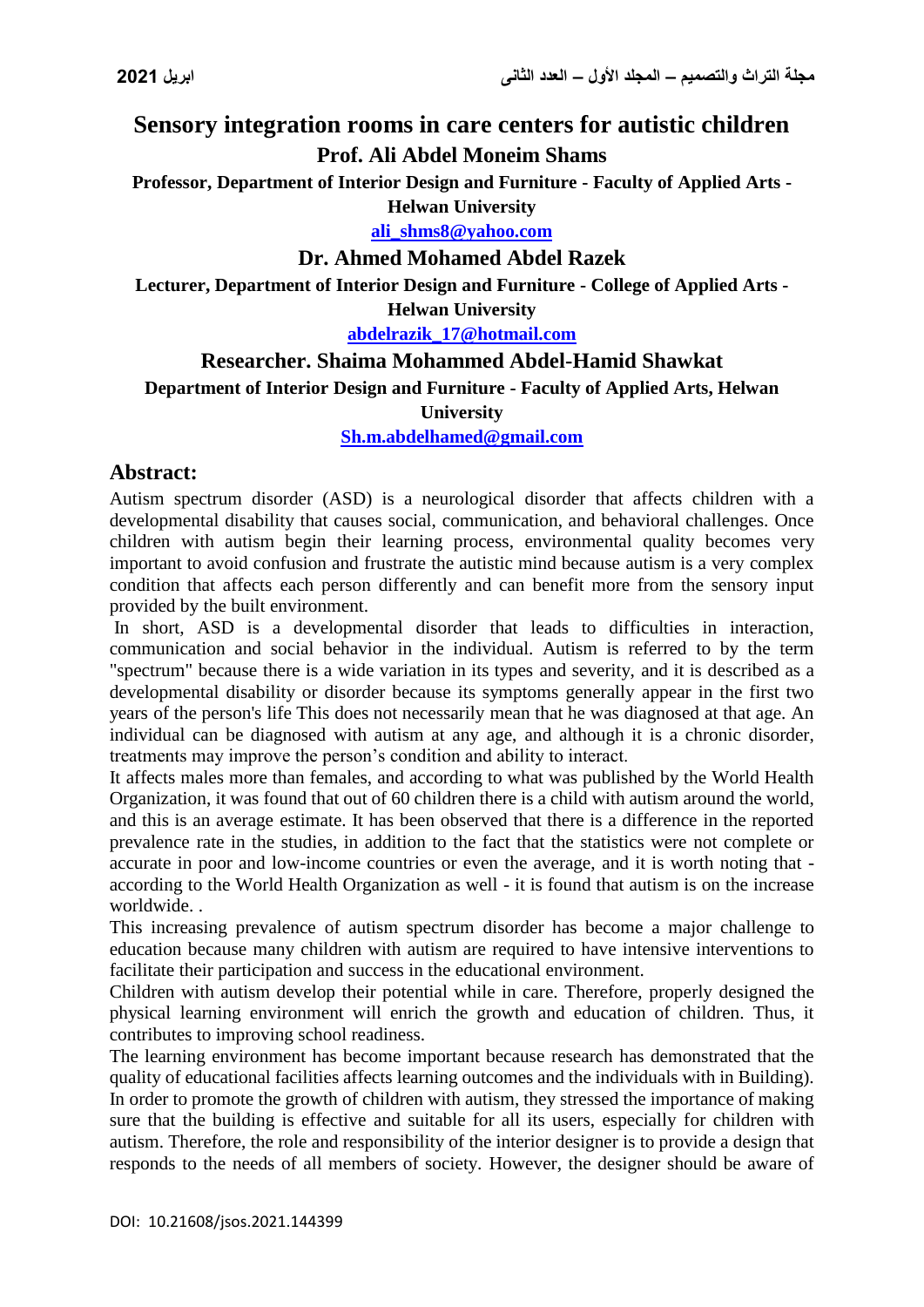sensory issues related to the built environment in the daily life of autistic disorder before the design stage. Any unwanted distraction can negatively affect a child's ability to learn.

This research aims to identify the design of sensory integration rooms in autism care centers in order to improve the physical condition of an educational environment supported by sensory design features.

#### **A- Signs and symptoms of autism**

Children diagnosed with autism have symptoms common to school participation, including sensory processing difficulties, stereotypical behaviors, communication and language difficulties, decreased muscle tone and sleep disturbances. They may find it difficult to engage in occupations typical of childhood, such as activities of daily living, social participation and play, and education. An individual with autism often affects a child's ability, understanding of language, playing and communicating with others. They also identified symptoms of such repetitive activities and stereotyped movements, struggling to cope in the environment and the daily routine and abnormal responses to sensory experiences. ASD is characterized by social contact and social interaction they are not only poor in social communication and especially weak eyes, lack of common interest, pedantic or strange speech patterns, lack of ability to solve social problems, lack of empathy, difficulties interpreting body language but also restriction of repeated patterns of behavior Activities Children with autism spectrum disorder face difficulties in developing language, hearing and communication skills. Therefore, they express themselves with unconventional behaviors such as aggression, bad moods, or injuring themselves.

#### **Autism spectrum disorder and sensory processing**

The term sensory processing refers to the way the brain's nervous system finds it difficult to receive and respond to information received through the senses. Where sensory processing disorders in children with autism spectrum disorder affect one or all of the sensory systems receiving external stimuli, the sensory tracts occur along a variety of ranges, from hyper responsiveness to lack of response.

Hyper-response indicates that the sensory channel is too "open", and therefore there is a lot of stimulation for the brain to deal with, while lack of sensory response indicates that the channel is not open enough, so little stimulation deprives the brain of sensory input, so we find it difficult to process and integrate Sensory information, for example, symptoms of sensory disturbances may appear in the sense of sight by covering the child's eyes to avoid seeing some colors and things, in addition to difficulties in visual communication and joint attention, as it appears in the sense of hearing in the form of covering the ears to avoid some natural sounds, screaming, Or looking for loud auditory stimuli, while those disturbances affect the sense of touch in the form of some abnormal behaviors such as refusal to embrace, excessive responses to the touch of some fabrics, and disturbed responses to some daily life skills such as hair cutting, brushing teeth and bathing, does not feel a sense of pain, heat, etc. In addition to the emergence of some symptoms on some aspects of balance, such as: difficulty in controlling balance, impaired movement planning, and the emergence of repeated stereotypical movements such as rotation and flapping of the hands, and may appear Symptoms of this disorder in the sense of body awareness (proprioception) are related to the muscles and joints, through the difficulty in assessing the size of the space they need to reach a certain point, and the difficulty in controlling the smaller muscles, especially holding the pen, and writing skills.

## **What is Sensory Integration**

Sensory integration is the process of regulating input (stimuli) entering the brain from the body or the surrounding environment.

In order to use them and give them meaning to things, and our different senses send information (stimuli) about the state of our bodies, such as the sense of sight - touch - smell - hearing - ...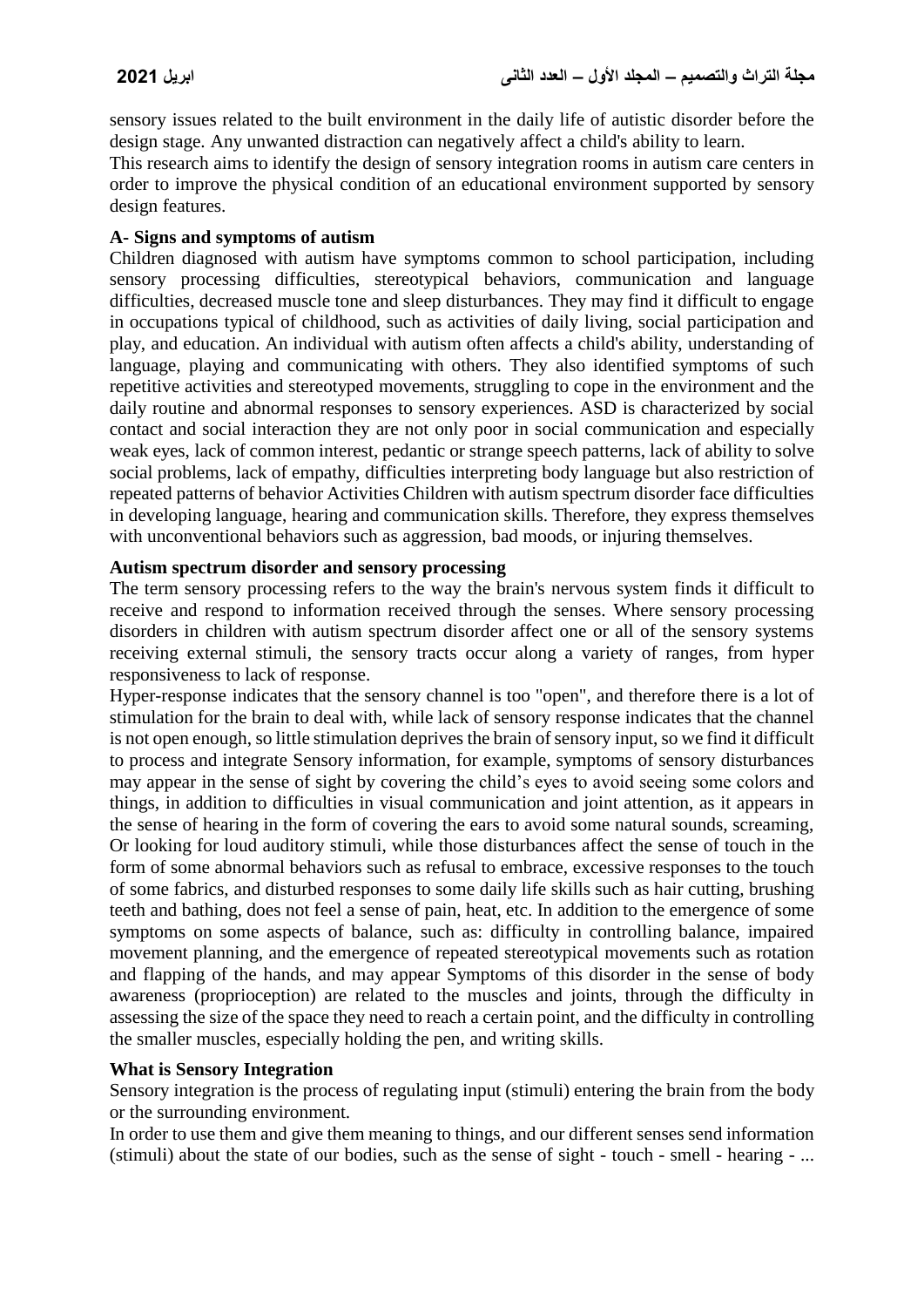and an endless number of information enter the brain. The brain here has to organize these sensory experiences that the brain merges together, and sensory integration or merging occurs.

#### **Sensory integration is impaired**

The weakness of sensory integration is a type of deficiency that affects the formation of concepts and experiences, which leads to learning difficulties, less success, and more behavioral problems due to poor response to sensory stimuli sometimes and exaggeration in response at other times.

## **Sensory Therapy Rooms: "Snoezelen"**

The sensory room is a space designed to help an individual with sensory problems learn and regulate their brain's negative reactions to external stimuli by developing the skills of coping with these experiences. In order to stimulate the senses of the child who suffers from hypersensitivity or hypersensitivity, it enhances learning and play, addresses behavioral problems, and improves balance, movement and spatial orientation. It helps the child to explore the various elements around him and interact without risks and reduce stress.

In some cases, it might be a whole room, or it could simply be a designated space aside in the corner of a larger room. The contents and design of a room or sensory space can - and must be tailored to the needs of each individual because everyone with severe sensory problems will deal with different stimuli and have different requirements when it comes to learning to deal with the world around them.

## **The importance of creating a sensory room or space:**

Individuals suffering from all of the above conditions often struggle to deal with the world around them. Loud noise, bright lights, rough patterns, or foods with unwanted textures are just some of the things that can cause discomfort. Because their condition can amplify seemingly small sensual encounters, they are prone to meltdowns or tantrums. How does the sensory room help? It provides a place for a person with special needs to go to when a crash occurs. But it's not just a place for a time out. Although it can be a quiet place where they can regain control of their emotions, the sensory room can also provide a pleasant, low-stress environment for an individual to act through their emotions and reactions to certain stimuli.

While they cannot necessarily desensitize their brain to certain stimuli, they can train their brain to overcome its sensitivity and develop coping mechanisms that serve them well in the world outside their sensory realm.

## **This requires a group of specialists and supervisors to treat children. Sensory Therapy Rooms: "Snoezelen"**

 Sensory integration rooms, or so-called Snoezelen rooms, are rooms that address the senses therapeutically and are classified as "sensory integration spaces" in order to stimulate the senses of the child who suffers from excessive or low sensitivity, enhance learning and play, treat behavioral problems, and improve balance, movement and spatial orientation.

It is a safe environment that allows a person to use it to explore the various elements around him and interact without risks and reduce stress.

#### **The equipment used in the sensory room:**

The room contains many visual, auditory and other effects related to the senses such as smell and touch such as a bubble bath, optical fibers to stimulate the sense of sight, bubble columns containing a transparent liquid and emit bubbles to relax nerves, a running fountain, spherical mirrors that reflect lights on surfaces, projection devices that display an image on A surface to be determined to attract the child's attention and implement the desired goal of the selected skills, a sound and light wall, a bed in water and music to stimulate the sense of hearing, a perfume dispenser to stimulate the sense of smell and seats made of special fabrics to help relax.